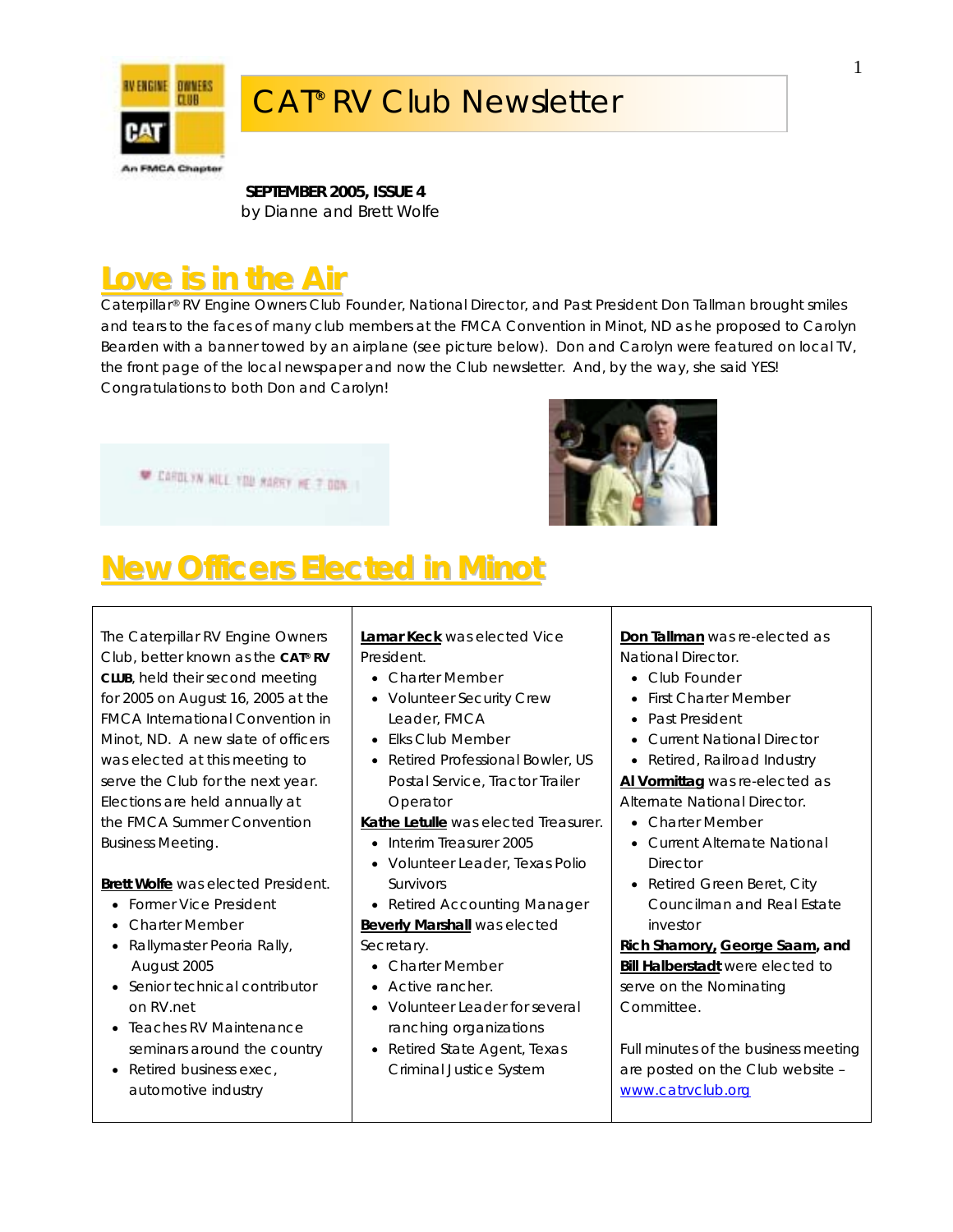

### **We are on the Web**

Our official web site is: [www.catrvclub.org.](http://www.catrvclub.org/) There you will find information about the CAT RV Club, membership applications, rally information, events, pictures & more. Our Webmaster Rudy Morris is doing a great job.

Remember our communication tool. Check out <http://autos.groups.yahoo.com/group/CATRVClub/>. Thanks to Wally McCorkle [\(wallynm@yahoo.com](mailto:wallynm@yahoo.com)) and Bill Halberstadt [\(halberstadt@mindspring.com](mailto:halberstadt@mindspring.com)) who set up the site. It is a discussion group of people with an interest in Caterpillar ® diesels engines. To access, simply obtain a Yahoo ID at yahoo.com and then access the site referenced above and click "Join This Group." No advertisements, for sales, or off topic post are allowed.

#### **Dues are Due**

According to our Club By-laws, dues are due in November of each year for the following year. The Club does not bill for annual dues. Many Charter members are currently in arrears for 2005. FMCA Guidelines suggest that once dues are six months in arrears, members should be dropped from "active" status.

Your dues renewal date is printed to the right of your name on the address label for this newsletter. Use the following chart to determine the amount of dues to be paid.

| <b>Renewal Date</b> | Dues to remain an active member of |  |
|---------------------|------------------------------------|--|
|                     | the Club                           |  |
| 2004                | \$30                               |  |
| 2005                | \$15                               |  |
| 2006 or later       | Send no money                      |  |

Please send your check payable to **FMCA CAT RV Club** to: Kathe Letulle Treasurer, CAT RV Club P.O. Box 8761 Hot Springs, AR 71910-8761



## **2005 Rally Review**

The CAT RV Club held two very successful rallies in 2005. The first, two weeks prior to the Perry, GA FMCA Convention was held March 14-17, 2005 at the Pinecone Campground in Gaffney, SC (near Greenville). 78 Club members toured the Caterpillar engine plant, Freightliner chassis plant, Michelin Tire plant, and some even stayed over to tour the nearby BMW plant.

August 1-5, 2005, the Club held a rally in Henry, Illinois just north of Peoria, Caterpillar's World Headquarters. 162 members attended this rally where we toured the Caterpillar Foundry in Mapleton and the Caterpillar Engine assembly plant in Mossville, attended Caterpillar maintenance seminars, danced to 50's and 60's music, lunched at the Yacht Club, and enjoyed a dinner cruise on the Illinois River.

Pictures taken at the rallies can be seen on the club website. The picture above is of half of the group at the Peoria Rally touring the Caterpillar Mossville Engine Assembly Plant, August 2005.

As with these two rallies, the CAT RV Club will continue to have two Rallies each year, scheduled **two weeks prior to each FMCA International Convention**. This will allow members to attend the CAT RV Club rally and another pre-rally prior to the FMCA Convention.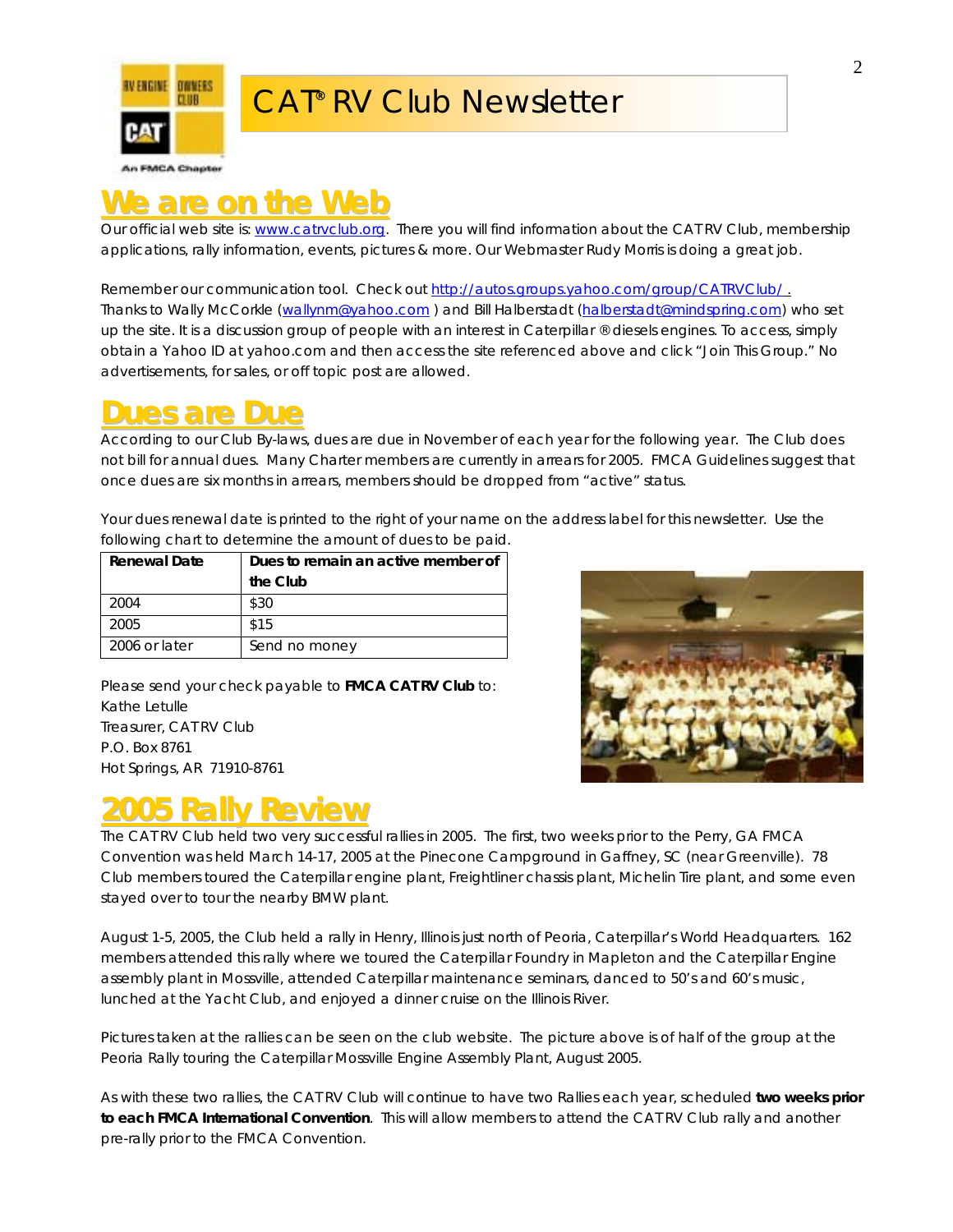

## **"California here We Come Rally", March 6-10, 2006 California here We Come Rally" , March 6-10, 2006**

The next Club Rally will be held at the 5-star Emerald Desert Golf and RV Resort in Palm Desert, California March 6-10, 2006. This promises to be a fun rally prior to the Pomona FMCA. Even though there is no Caterpillar facility close to Palm Desert, there will be plenty of Caterpillar participation in this event. In addition, there are a wide variety of entertainment options available in the Palm Springs/Palm Desert area. Ample free time is being set aside in the agenda to allow participants to Golf, visit nearby Casinos, shop till you drop, or see the famous Palm Springs Follies. As always, we will have the Big CAT Bean Bag Games with prizes for the winners.

Jim and Marcy Mannan are Rallymasters for this event. They have held other rallies at this facility and are very familiar with the area.

A Registration Form and tentative Agenda are included with this newsletter. In addition, the Rally Registration Form and Agenda may be downloaded from the club website, printed and mailed to the Mannans. **The Registration Form requests your engine serial number and your radiator location (rear or side)**. Please include this information. Caterpillar has offered to check for engine updates for each coach attending the rally and they need your engine serial number and radiator location in order to do the research in advance.

With **only 100 sites**, this rally will fill up fast. If you want to attend, send in your registration **NOW**!

### **Want to park together in Pomona?**

Several Members have asked about parking as a group at FMCA conventions. If you have reserved "General" parking and would like to park together at the Pomona FMCA Convention, e-mail Dianne Wolfe at [dgwolfe10@earthlink.net](mailto:dgwolfe10@earthlink.net) . Dianne will take a list and determine a gathering place for those interested in parking together. We are NOT proposing to caravan from Emerald Desert to Pomona as many Members are planning to attend other pre-rallies following the "California Here We Come" Rally. A gathering place in the Pomona area will be determined if there is sufficient interest in parking as a group.

## **US Mail, E-mail, or Both? S Mail, E-mail, or Both?**

Many members have asked that we minimize information sent via US mail. Please let us know how you would like the bi-annual newsletter and other relevant club information sent. Would you prefer US Mail Only, E-mail Only, or Both? *E-mail is the fastest and least costly for the club, however, U.S. mail is an option.*

To communicate your preference, **use one** of the following methods:

- Option 1: Go to the club website (www.catrvclub.org) and
	- o click on the "**Newsletter**" link.
		- o Next, select "**Method of Communication**." Fill in the form and "**Submit**." This will e-mail your preferences directly to Weyforth-Haas.
- Option 2: Fill out the form on page 6 of this newsletter and US Mail it to Weyforth-Haas. The address is provided on the form.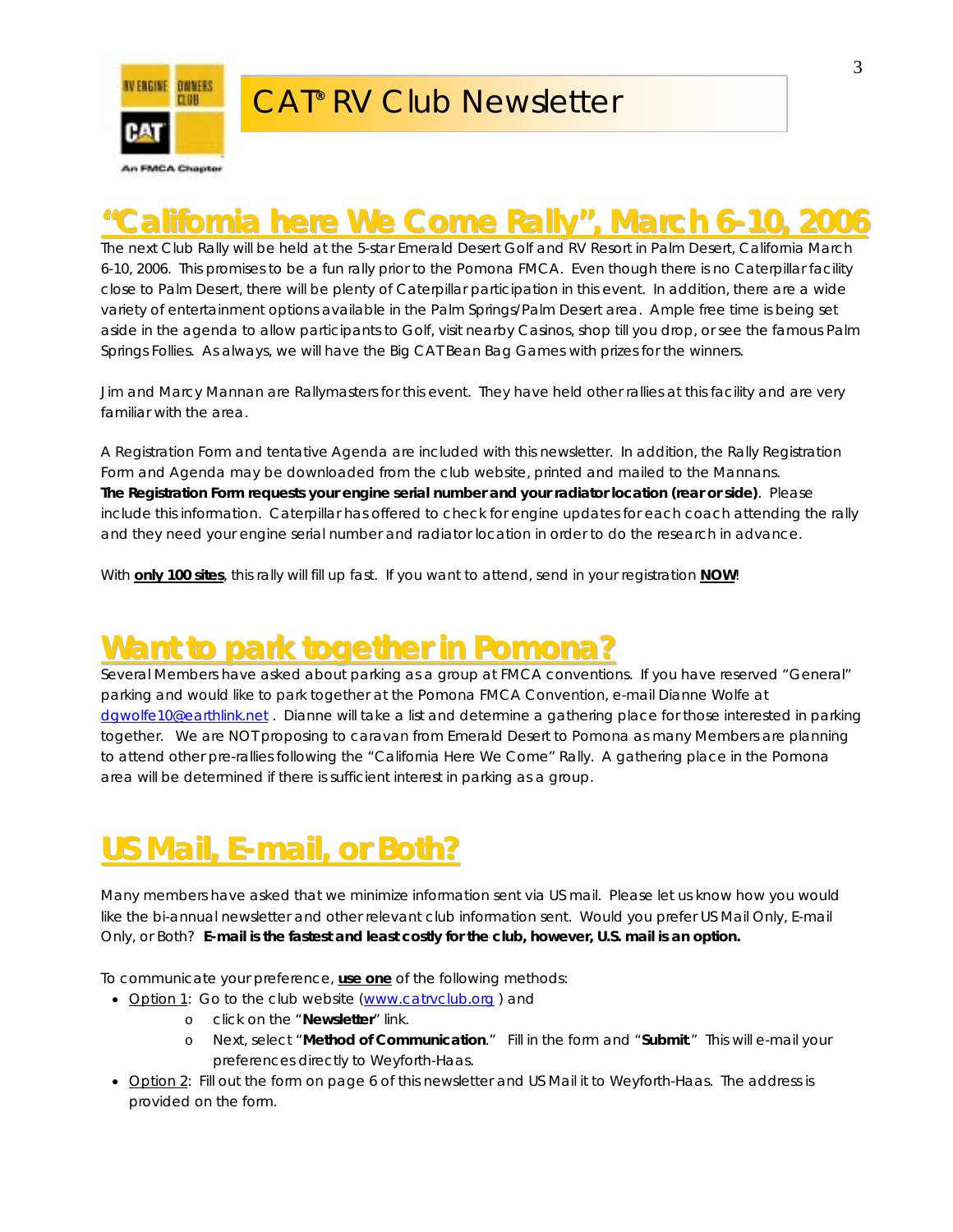

## **Update your personal information on-line**

Our Webmaster, Rudy Morris has developed an easy method for you to keep the Club records current. If your address, phone number, or e-mail address changes, you can now use the website to update this information.

- Go to the club website [www.catrvclub.org](http://www.catrvclub.org/)
- Click on "**Membership"**
- Click "**Update Club Records**"
- Fill in your **Name** and **FMCA #** in the blanks provided and enter the address, phone number and/or e-mail address you want used in the "**Comment**" block
- Click "**Submit**" and your updated information will be e-mailed to Weyforth-Haas

## **Looking for Club Parliamentarian ooking for Club Parliamentarian**

*by CAT RV Club President Brett Wolfe* 

Robert's Rules of Order are becoming increasingly important as we grow as a Club. We all want our Business Meetings to run smoothly and give every member an equitable say. At Minot and since, I have taken the opportunity to attend several "other" Club Business Meetings to observe how other, more mature Clubs conduct business. Some do a better job and, quite frankly, some fumble considerably more then we.

I want to pattern our Club after those who are doing a superior job. Therefore, I am currently looking for a person who will serve as my Parliamentarian. If you are instinctly familiar with Robert's Rules and plan to attend both of the FMCA Convention Business Meetings over the next year, please assist the CAT RV Club and volunteer for this position. If you are willing and able, please provide a short bio to Nominating Committee Chairman Rich Shamory at **[amore@beanstalk.net](mailto:amore@beanstalk.net)**.

### **Caterpillar Support aterpillar**

A hearty Thank You to Caterpillar Inc for their support this past year. To name a few, Suzie Adcock, Jackie Cothren, Tony Kapustka, Jason Phelps, and Tad Petrie have been tireless in their support of the Club and our activities. As our primary interface, Suzie has been there 8 days a week and 25 hours a day. Thanks as well to those behind the scenes, whose names we have missed.

CAT, CATERPILLAR, their respective logos and "Caterpillar Yellow" are trademarks of Caterpillar used with permission.

©2005 Caterpillar RV Owners Club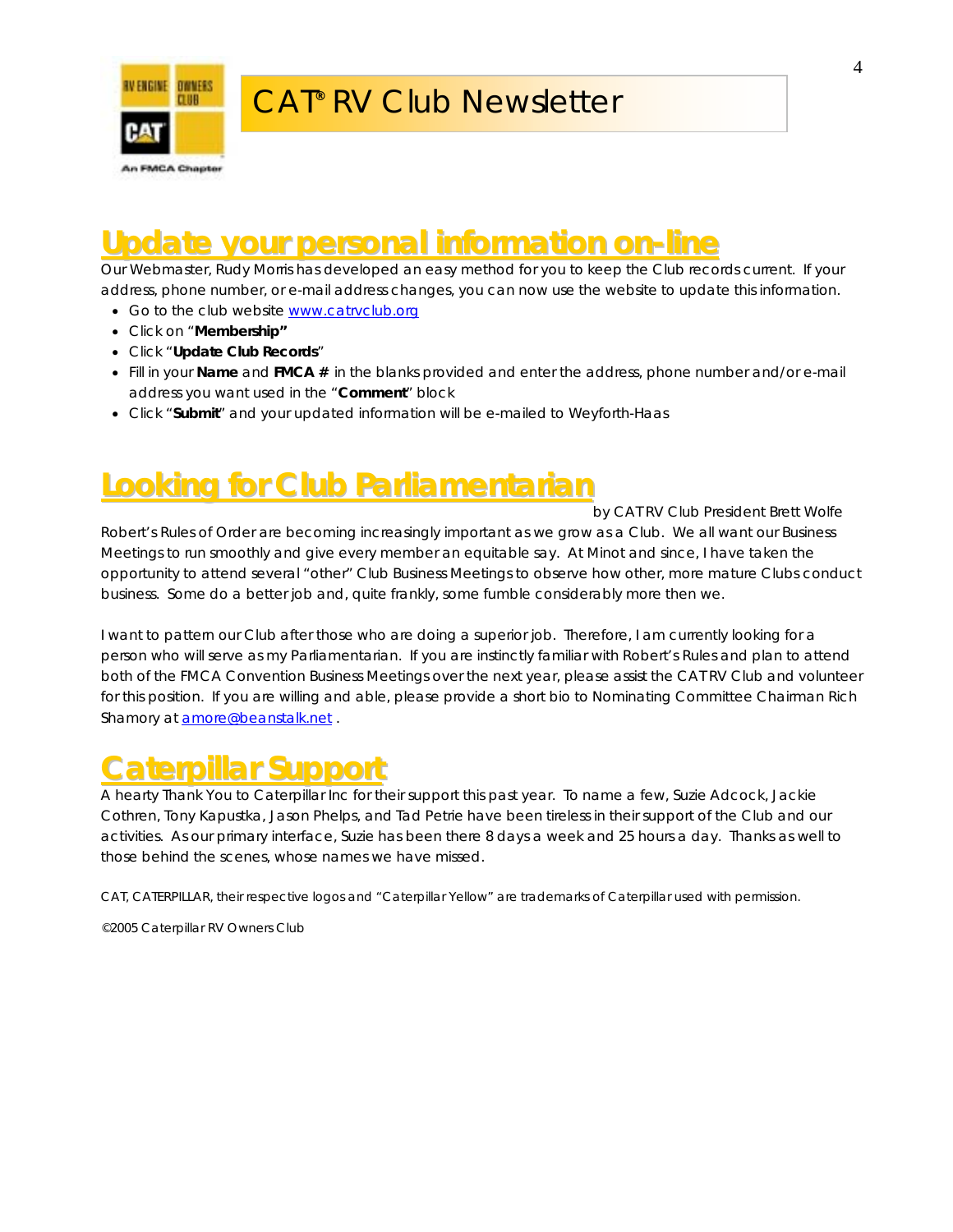





### **"California Here We Come"**

## **CAT RV Club Pre-Pomona Rally Agenda**

#### **Emerald Desert Golf and RV Resort, Palm Desert, CA**

#### **Monday, 3/6/2006**

- am-pm Arrival, set up, meet other Club members and relax
- 1:00 pm Round One Big CAT Bean Bag Tournament
- 4:00 pm Social Hour The Club will provide wine and soft drinks
- 6:00 pm Catered Dinner

#### **Tuesday, 3/7/2006 – CAT DAY**

- 8:00 am Continental Breakfast
- 9:00 am Caterpillar Maintenance seminar
- 9:00 am Ladies Game Day
- 12:00 pm Catered Lunch
- **FREE Afternoon and Evening In the area are golf courses, Palm Springs shopping, casinos, outlet malls, the tram to Mt. Jacinto, the Palm Springs Follies, and many more attractions**

#### **Wednesday, 3/8/2006**

- 8:00 am Continental Breakfast
- 9:00 am General RV Maintenance Seminar
- **FREE Afternoon In the area are golf courses, Palm Springs shopping, casinos, outlet malls, the tram to Mt. Jacinto, and many more attractions**
- 4:00 pm Social Hour The Club will provide wine and soft drinks.
- 6:00 pm Hollywood theme night potluck dress up as your favorite actor or actress. Bring an entrée, vegetable, salad or dessert to share. Bring your own table service.

#### **Thursday, 3/9/2006**

- 8:00 am Full Breakfast
- 10:00 am Finals of the Big CAT Beanbag Tournament
- 4:00 pm Social Hour
- The Club will provide wine and soft drinks.
- 5:00 pm Awards ceremony
- 6:00 pm Catered Dinner

#### **Friday, 3/10/2006**

- 8:00 am Continental Breakfast
- Departure Day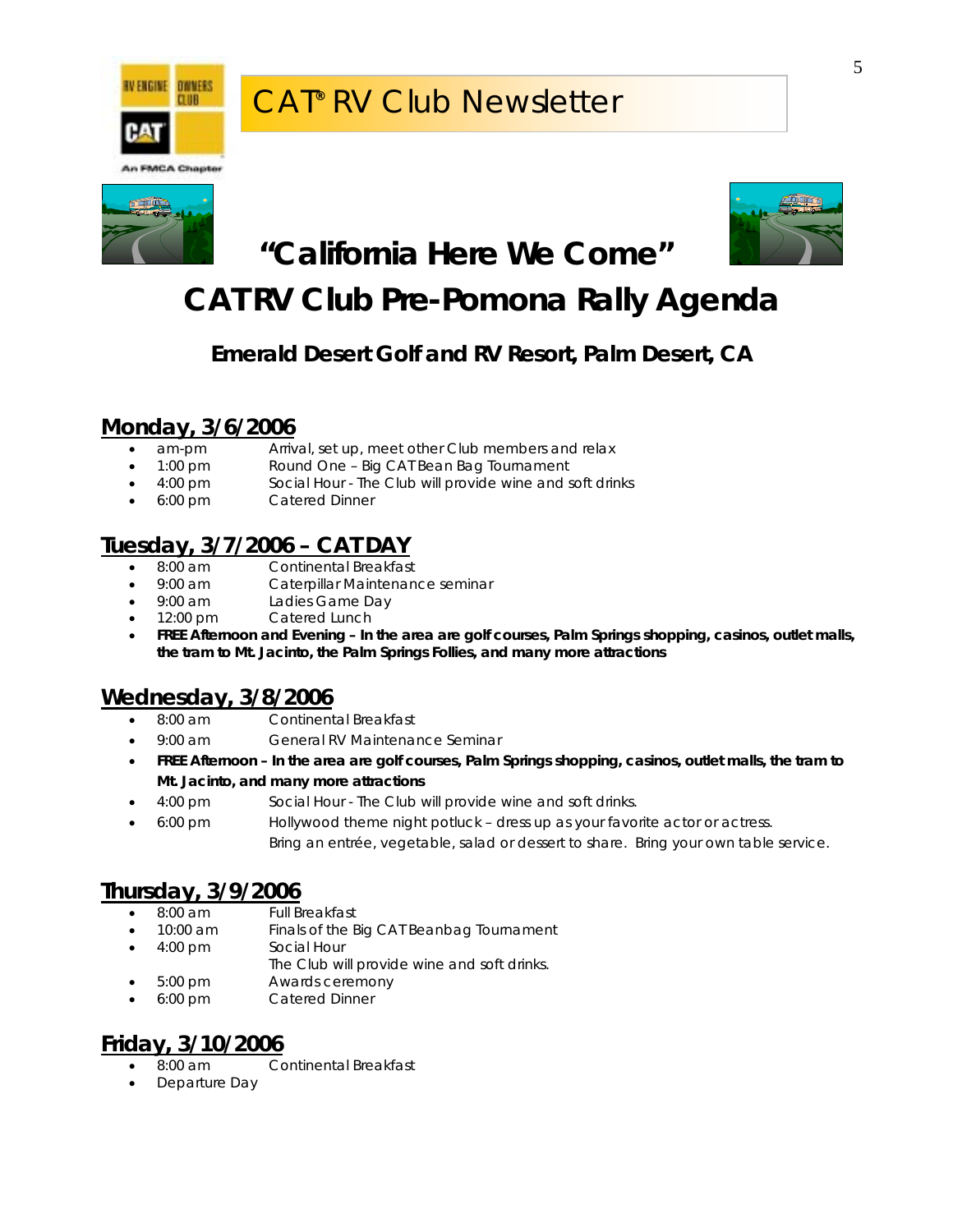

#### **Please fill out this form and send to:**

CAT RV Club c/o Weyforth-Haas 10561 Barkley, Suite 200 Overland Park, KS 66212

| From:         |                                 |            | F#                                                                                                                                                                                                                            |     |
|---------------|---------------------------------|------------|-------------------------------------------------------------------------------------------------------------------------------------------------------------------------------------------------------------------------------|-----|
|               |                                 |            | Please use the following for sending us CAT RV Club material:                                                                                                                                                                 |     |
| Email only:   | My Email address is:            |            |                                                                                                                                                                                                                               |     |
| US Mail only: | My Winter address is:           | Street     | the control of the control of the control of the control of the control of the control of the control of the control of the control of the control of the control of the control of the control of the control of the control |     |
|               |                                 | City       | State                                                                                                                                                                                                                         | Zip |
|               | My Summer address is:           | Street     |                                                                                                                                                                                                                               |     |
|               | <b>BOTH US MAIL and E-mail:</b> | City       | State                                                                                                                                                                                                                         | Zip |
|               |                                 | Check here |                                                                                                                                                                                                                               |     |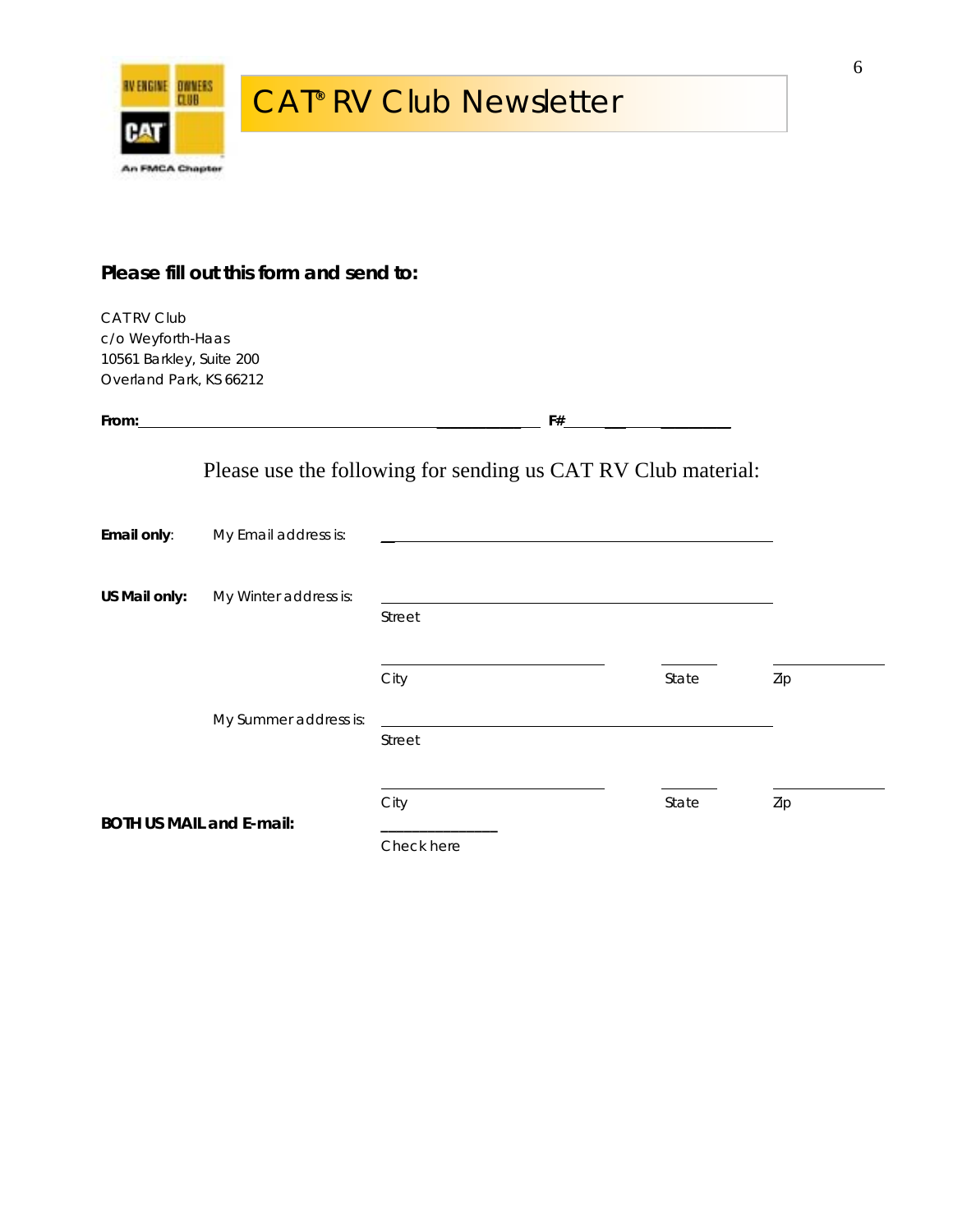



## **"California Here We Come"**

**Rally Registration Form** 

**March 6-10, 2006** 

**Emerald Desert Golf and RV Resort, Palm Desert, CA** 

**REGISTRATION DEADLINE: January 31, 2006 (100 Coach Limit)**

**Please print & list names as you want them to appear on rally name badges**

|                                                                                                                                                                                                                                                                                          | First name: $\frac{1}{1}$ = $\frac{1}{1}$ = $\frac{1}{1}$ = $\frac{1}{1}$ = $\frac{1}{1}$ = $\frac{1}{1}$ = $\frac{1}{1}$ = $\frac{1}{1}$ = $\frac{1}{1}$ = $\frac{1}{1}$ = $\frac{1}{1}$ = $\frac{1}{1}$ = $\frac{1}{1}$ = $\frac{1}{1}$ = $\frac{1}{1}$ = $\frac{1}{1}$ = $\frac{1}{1}$ = $\frac{1$ |  |  |
|------------------------------------------------------------------------------------------------------------------------------------------------------------------------------------------------------------------------------------------------------------------------------------------|-------------------------------------------------------------------------------------------------------------------------------------------------------------------------------------------------------------------------------------------------------------------------------------------------------|--|--|
| Last name: $\frac{1}{2}$ and $\frac{1}{2}$ and $\frac{1}{2}$ and $\frac{1}{2}$ and $\frac{1}{2}$ and $\frac{1}{2}$ and $\frac{1}{2}$ and $\frac{1}{2}$ and $\frac{1}{2}$ and $\frac{1}{2}$ and $\frac{1}{2}$ and $\frac{1}{2}$ and $\frac{1}{2}$ and $\frac{1}{2}$ and $\frac{1}{2}$ and | First name: $\frac{1}{1}$ = $\frac{1}{1}$ = $\frac{1}{1}$ = $\frac{1}{1}$ = $\frac{1}{1}$ = $\frac{1}{1}$ = $\frac{1}{1}$ = $\frac{1}{1}$ = $\frac{1}{1}$ = $\frac{1}{1}$ = $\frac{1}{1}$ = $\frac{1}{1}$ = $\frac{1}{1}$ = $\frac{1}{1}$ = $\frac{1}{1}$ = $\frac{1}{1}$ = $\frac{1}{1}$ = $\frac{1$ |  |  |
|                                                                                                                                                                                                                                                                                          | First name: The contract of the contract of the contract of the contract of the contract of the contract of the contract of the contract of the contract of the contract of the contract of the contract of the contract of th                                                                        |  |  |
| Email address: Email and the state of the state of the state of the state of the state of the state of the state of the state of the state of the state of the state of the state of the state of the state of the state of th                                                           | FMCA#                                                                                                                                                                                                                                                                                                 |  |  |
| Address: __________<br><b>Street Address</b>                                                                                                                                                                                                                                             |                                                                                                                                                                                                                                                                                                       |  |  |
|                                                                                                                                                                                                                                                                                          |                                                                                                                                                                                                                                                                                                       |  |  |
| City                                                                                                                                                                                                                                                                                     | State ZIP                                                                                                                                                                                                                                                                                             |  |  |
|                                                                                                                                                                                                                                                                                          |                                                                                                                                                                                                                                                                                                       |  |  |
| Handicapped: Yes No (circle one)                                                                                                                                                                                                                                                         |                                                                                                                                                                                                                                                                                                       |  |  |
| Emergency contact: _______________<br>Name and phone #                                                                                                                                                                                                                                   |                                                                                                                                                                                                                                                                                                       |  |  |
|                                                                                                                                                                                                                                                                                          | Coach-make: ________________________Length: ____________Engine Serial#: ___________________________Side or Rear Radiator (circle one)<br>Caterpillar has requested the serial number and radiator placement to check for updates for your engine.                                                     |  |  |
| <b>Cost BEFORE 1/1/06:</b><br><b>Cost AFTER 1/1/06:</b>                                                                                                                                                                                                                                  | \$350 for 2 people per coach, each additional person \$200. Singles \$250<br>\$400 for 2 people per coach, each additional person \$200. Singles \$300                                                                                                                                                |  |  |
| Total sent with registration: \$_________________ (100% refund if cancelled by 1/31/06)                                                                                                                                                                                                  |                                                                                                                                                                                                                                                                                                       |  |  |
| lots of fun. Emerald Desert Golf & RV Resort rates a TL 9.5/10/8.5                                                                                                                                                                                                                       | Cost of rally includes: 4 nights camping - full hookups; 3 breakfasts, 1 lunch, 2 dinners, entertainment, prizes &                                                                                                                                                                                    |  |  |
| PRINT FORM, fill out form, make check payable to <b>FMCA CAT RV Club</b> & mail to:<br>Jim Mannan - Rallymaster<br>13001 Ocaso Ave<br>La Mirada, CA 90638<br>562-943-9508<br>iimmannan@msn.com                                                                                           |                                                                                                                                                                                                                                                                                                       |  |  |

The park is fully booked following our rally. To arrive early, call Emerald Desert directly @ (800)426-4678. Mention "CAT Rally" and the park will give you the discounted rate of \$34.61, including tax.